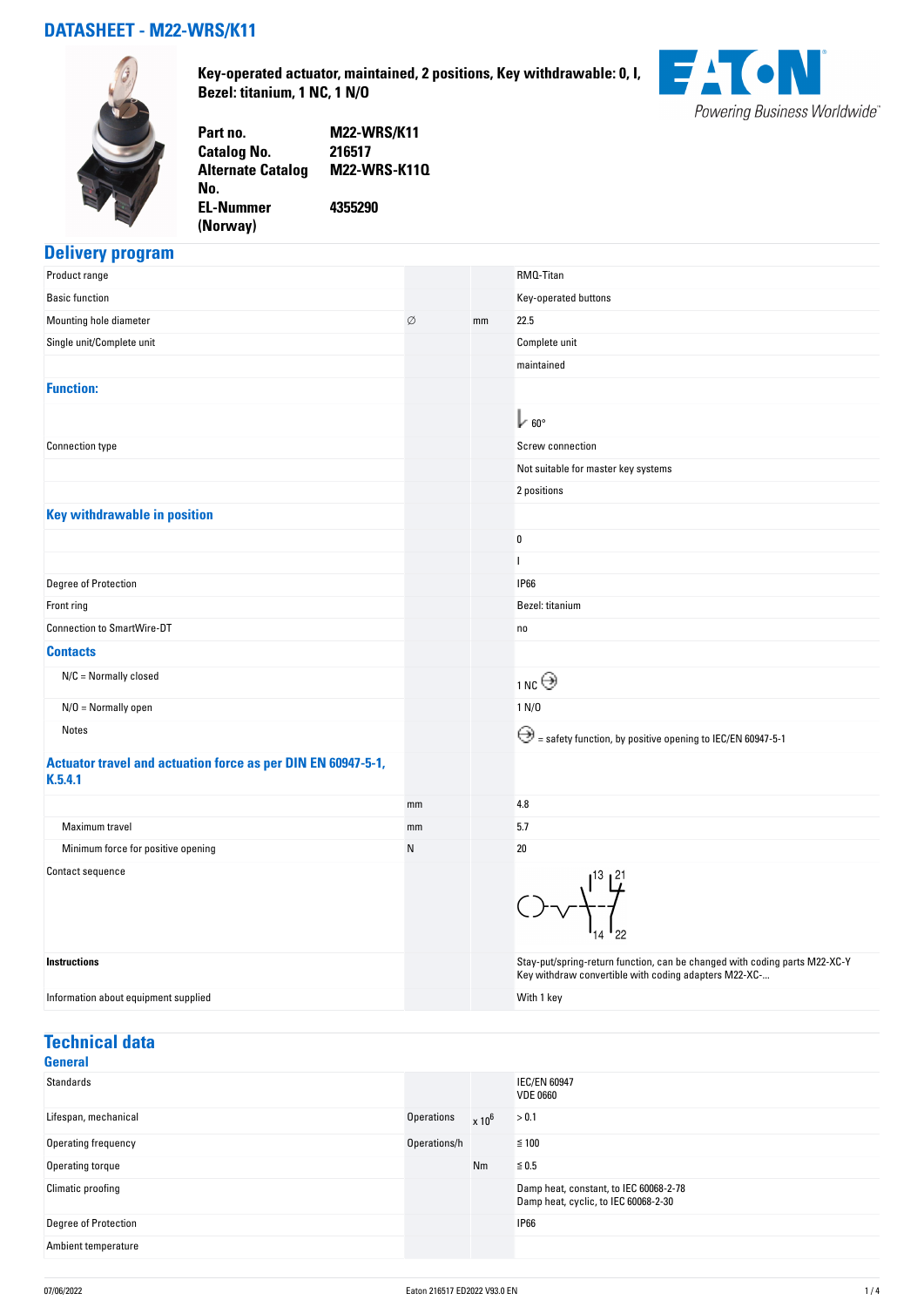| Mounting position<br>As required<br>Mechanical shock resistance<br>30<br>g<br>Shock duration 11 ms<br>Sinusoidal<br>according to IEC 60068-2-27<br>shipping classification<br><b>DNV</b> |
|------------------------------------------------------------------------------------------------------------------------------------------------------------------------------------------|
|                                                                                                                                                                                          |
|                                                                                                                                                                                          |
| GL<br>LR                                                                                                                                                                                 |
| <b>TYPE</b><br><b>APPROVED</b><br>Germanischer Lloyd                                                                                                                                     |
| <b>Contacts</b>                                                                                                                                                                          |
| Rated conditional short-circuit current<br>kA<br>1<br>$I_q$                                                                                                                              |

| <b>Design verification as per IEC/EN 61439</b> |  |  |
|------------------------------------------------|--|--|
|                                                |  |  |

| <u>oolgii vormoation ao por leoji</u>                                                                                     |                   |    |                                                                                                                                     |
|---------------------------------------------------------------------------------------------------------------------------|-------------------|----|-------------------------------------------------------------------------------------------------------------------------------------|
| Technical data for design verification                                                                                    |                   |    |                                                                                                                                     |
| Rated operational current for specified heat dissipation                                                                  | $I_n$             | А  | 6                                                                                                                                   |
| Heat dissipation per pole, current-dependent                                                                              | $P_{vid}$         | W  | 0.11                                                                                                                                |
| Equipment heat dissipation, current-dependent                                                                             | $P_{\text{vid}}$  | W  | 0                                                                                                                                   |
| Static heat dissipation, non-current-dependent                                                                            | $P_{VS}$          | W  | 0                                                                                                                                   |
| Heat dissipation capacity                                                                                                 | P <sub>diss</sub> | W  | 0                                                                                                                                   |
| Operating ambient temperature min.                                                                                        |                   | °C | $-25$                                                                                                                               |
| Operating ambient temperature max.                                                                                        |                   | °C | 70                                                                                                                                  |
| IEC/EN 61439 design verification                                                                                          |                   |    |                                                                                                                                     |
| 10.2 Strength of materials and parts                                                                                      |                   |    |                                                                                                                                     |
| 10.2.2 Corrosion resistance                                                                                               |                   |    | Meets the product standard's requirements.                                                                                          |
| 10.2.3.1 Verification of thermal stability of enclosures                                                                  |                   |    | Meets the product standard's requirements.                                                                                          |
| 10.2.3.2 Verification of resistance of insulating materials to normal heat                                                |                   |    | Meets the product standard's requirements.                                                                                          |
| 10.2.3.3 Verification of resistance of insulating materials to abnormal heat<br>and fire due to internal electric effects |                   |    | Meets the product standard's requirements.                                                                                          |
| 10.2.4 Resistance to ultra-violet (UV) radiation                                                                          |                   |    | Please enquire                                                                                                                      |
| 10.2.5 Lifting                                                                                                            |                   |    | Does not apply, since the entire switchgear needs to be evaluated.                                                                  |
| 10.2.6 Mechanical impact                                                                                                  |                   |    | Does not apply, since the entire switchgear needs to be evaluated.                                                                  |
| 10.2.7 Inscriptions                                                                                                       |                   |    | Meets the product standard's requirements.                                                                                          |
| 10.3 Degree of protection of ASSEMBLIES                                                                                   |                   |    | Does not apply, since the entire switchgear needs to be evaluated.                                                                  |
| 10.4 Clearances and creepage distances                                                                                    |                   |    | Meets the product standard's requirements.                                                                                          |
| 10.5 Protection against electric shock                                                                                    |                   |    | Does not apply, since the entire switchgear needs to be evaluated.                                                                  |
| 10.6 Incorporation of switching devices and components                                                                    |                   |    | Does not apply, since the entire switchgear needs to be evaluated.                                                                  |
| 10.7 Internal electrical circuits and connections                                                                         |                   |    | Is the panel builder's responsibility.                                                                                              |
| 10.8 Connections for external conductors                                                                                  |                   |    | Is the panel builder's responsibility.                                                                                              |
| 10.9 Insulation properties                                                                                                |                   |    |                                                                                                                                     |
| 10.9.2 Power-frequency electric strength                                                                                  |                   |    | Is the panel builder's responsibility.                                                                                              |
| 10.9.3 Impulse withstand voltage                                                                                          |                   |    | Is the panel builder's responsibility.                                                                                              |
| 10.9.4 Testing of enclosures made of insulating material                                                                  |                   |    | Is the panel builder's responsibility.                                                                                              |
| 10.10 Temperature rise                                                                                                    |                   |    | The panel builder is responsible for the temperature rise calculation. Eaton will<br>provide heat dissipation data for the devices. |
| 10.11 Short-circuit rating                                                                                                |                   |    | Is the panel builder's responsibility. The specifications for the switchgear must be<br>observed.                                   |
| 10.12 Electromagnetic compatibility                                                                                       |                   |    | Is the panel builder's responsibility. The specifications for the switchgear must be<br>observed.                                   |
| 10.13 Mechanical function                                                                                                 |                   |    | The device meets the requirements, provided the information in the instruction<br>leaflet (IL) is observed.                         |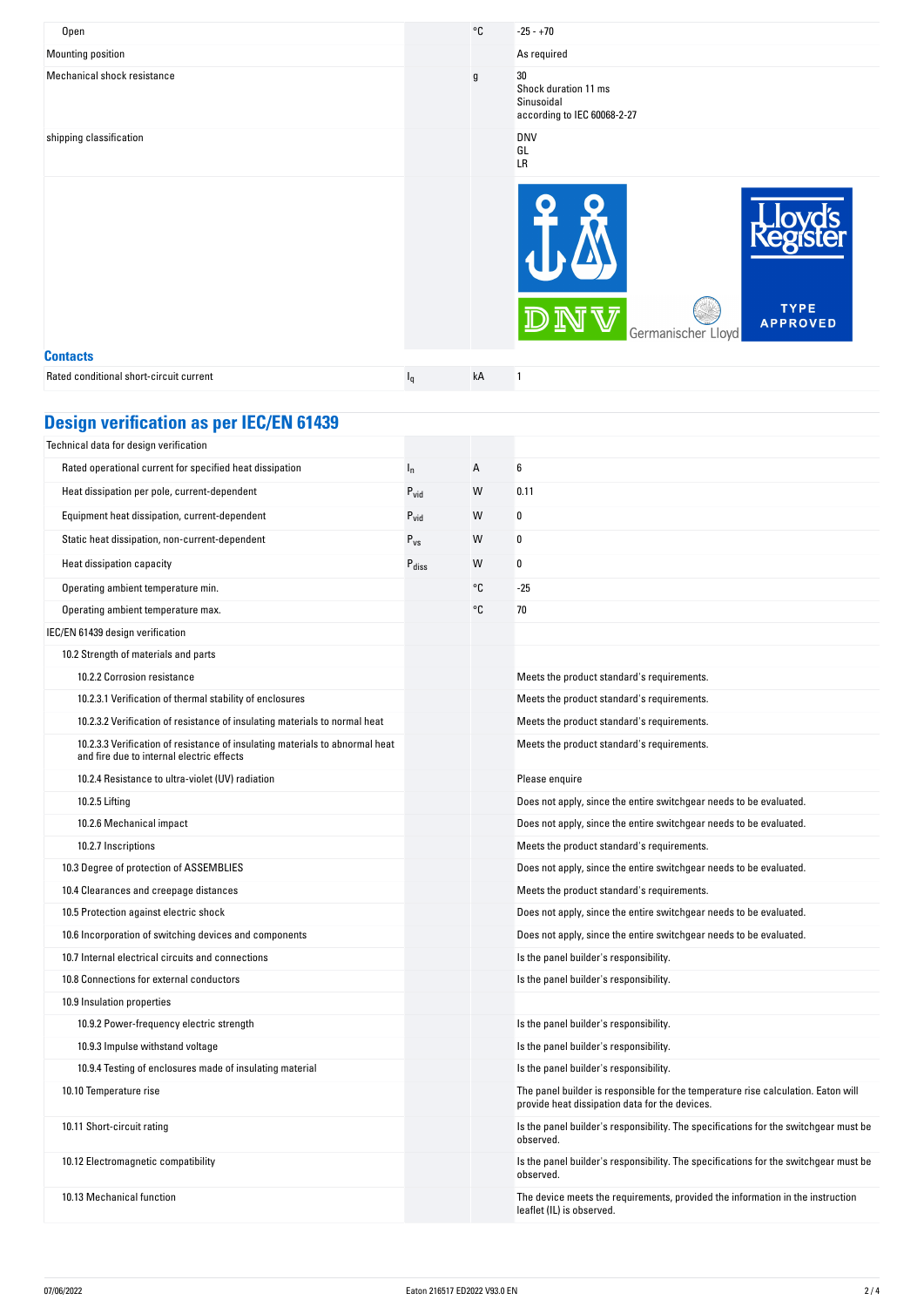### **Technical data ETIM 8.0**

Low-voltage industrial components (EG000017) / Selector switch, complete (EC001029)

Electric engineering, automation, process control engineering / Low-voltage switch technology / Command and alarm device / Selector switch, complete unit (ecl@ss10.0.1-27-37-12-43 [ACN984011])

| Number of switch positions                    |              | $\overline{2}$   |
|-----------------------------------------------|--------------|------------------|
| Type of control element                       |              | Key              |
| Suitable for illumination                     |              | No               |
| With light source                             |              | No               |
| <b>Colour button</b>                          |              | Black            |
| Hole diameter                                 | mm           | 22               |
| Width opening                                 | mm           | 0                |
| Height opening                                | mm           | 0                |
| Switching function latching                   |              | No               |
| Spring-return                                 |              | No               |
| Degree of protection (IP)                     |              | <b>IP66</b>      |
| Degree of protection (NEMA)                   |              | 4X               |
| Supply voltage                                | $\mathsf{V}$ | $0 - 0$          |
| Number of contacts as normally open contact   |              | 1                |
| Number of contacts as normally closed contact |              | 1                |
| Number of contacts as change-over contact     |              | $\bf{0}$         |
| Type of electric connection                   |              | Screw connection |
| With front ring                               |              | No               |
| Material front ring                           |              | Plastic          |
| Colour front ring                             |              | Chrome           |

# **Approvals**

| <b>Product Standards</b>    | IEC/EN 60947-5; UL 508; CSA-C22.2 No. 14-05; CSA-C22.2 No. 94-91; CE marking |
|-----------------------------|------------------------------------------------------------------------------|
| UL File No.                 | E29184                                                                       |
| UL Category Control No.     | <b>NKCR</b>                                                                  |
| CSA File No.                | 012528                                                                       |
| CSA Class No.               | 3211-03                                                                      |
| North America Certification | UL listed, CSA certified                                                     |
| <b>Degree of Protection</b> | UL/CSA Type 3R, 4X, 12, 13                                                   |